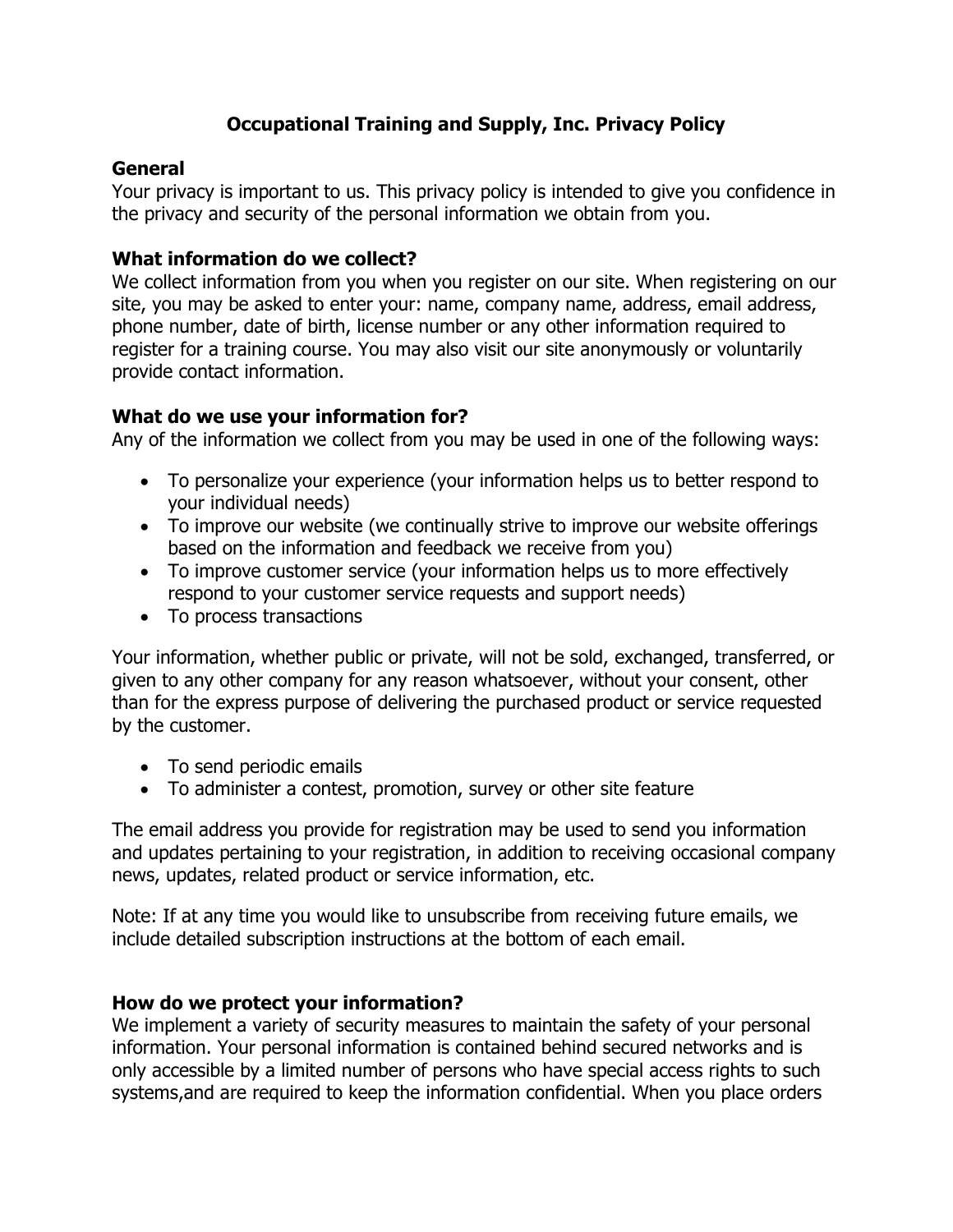or access your personal information, we offer the use of a secure server. All sensitive/credit information you supply is transmitted via Secure Socket Layer (SSL) technology and then encrypted into our databases to be only accessed as stated above

#### **Do we use cookies?**

Yes. Cookies are small files that a site or its service provider transfers to your computer's hard drive through your Web browser (if you allow) that enables the site's or service provider's systems to recognize your browser and capture and remember certain information. For instance, we use cookies to help us remember and process the items in your shopping cart. They are also used to help us understand your preferences based on previous or current site activity, which enables us to provide you with improved services. We also use cookies to help us compile aggregate data about site traffic and site interaction so that we can offer better site experiences and tools in the future.

We may contract with third-party service providers to assist us in better understanding our site visitors. These service providers are not permitted to use the information collected on our behalf except to help us conduct and improve our business.

You can choose to have your computer warn you each time a cookie is being sent, or you can choose to turn off all cookies. You do this through your browser (like Netscape Navigator or Internet Explorer) settings. Each browser is a little different, so look at your browser Help menu to learn the correct way to modify your cookies. If you turn cookies off, you won't have access to many features that make your site experience more efficient and some of our services will not function properly. However, you can still place orders over the telephone by contacting customer service.

### **Do we disclose any information to outside parties?**

We do not sell, trade, or otherwise transfer to outside parties your personally identifiable information. This does not include trusted third parties who assist us in operation our website, conducting our business, or servicing you, so long as those parties agree to keep this information confidential. We may also release your information when we believe release us appropriate to comply with the law, enforce our site policies, or protect others rights, property, or safety. However, non-personally identifiable visitor information may be provided to other parties for marketing, advertising, or other uses.

### **Third party links**

Occasionally, at our discretion, we may include or offer third party products or services on our website. These third party sites have separate and independent privacy policies. We therefore have no responsibility or liability for the content and activities of these linked sites. Nonetheless, we seek to protect the integrity of our site and welcome any feedback about these sites.